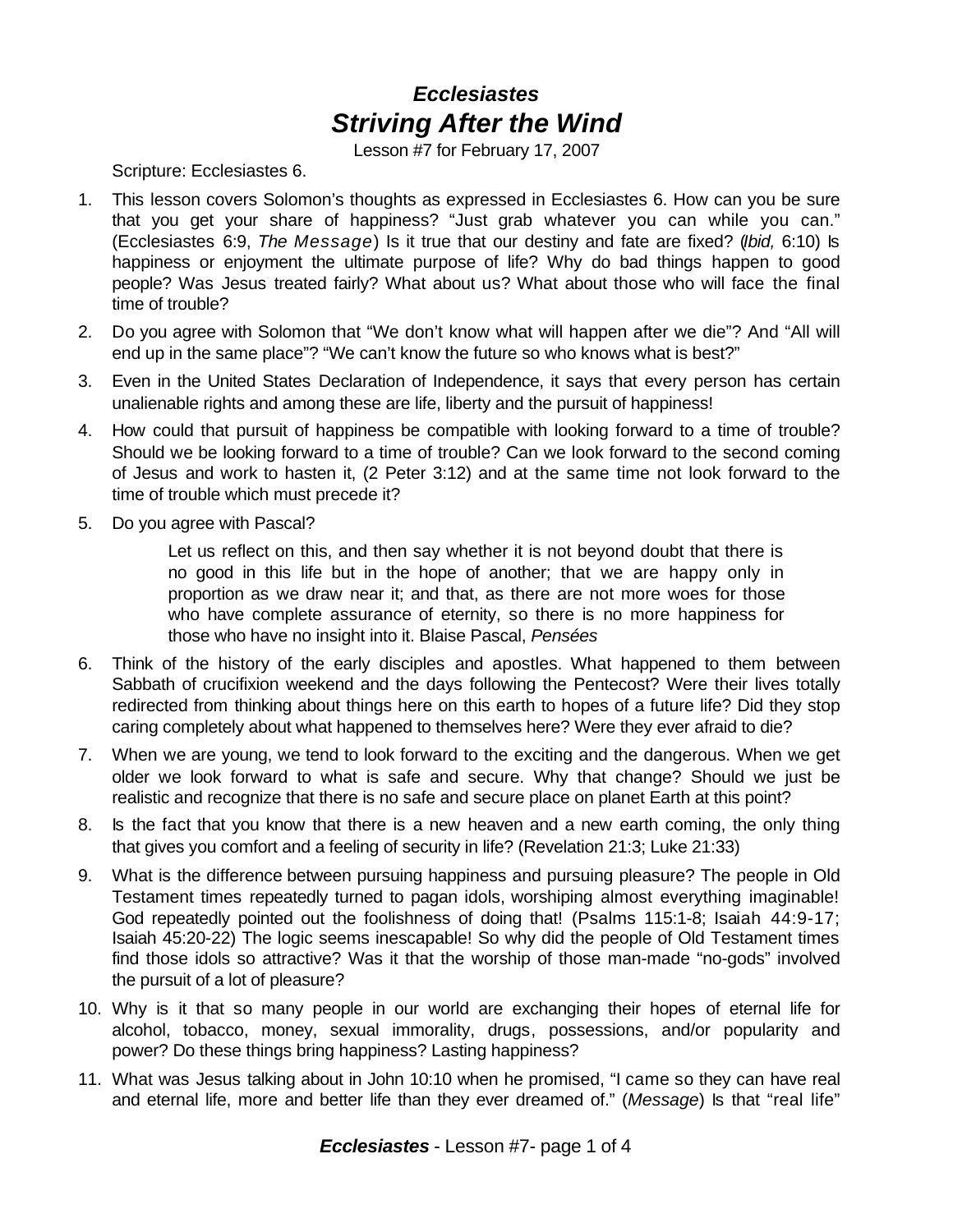only to be experienced in the next kingdom? What about the promise of Jesus: "And everyone who has left houses or brothers or sisters or father or mother or children or fields for my sake, will receive a hundred times more and will be given eternal life"? (Matthew 19:29; Mark 10:30)

- 12. **Is there a substantial difference in the quality of happiness that the world is pursuing and the happiness which Jesus offers? What is the difference?**
- 13. To many people in our world, success is measured by the amount of their possessions. Do things give us real happiness? Certainly it's reasonable for us to work toward providing adequate housing, transportation, and food. Beyond those basic necessities how much is enough? Are we supposed to work hard for our basic necessities but despise anything beyond that? (Matthew 6:24)
- 14. "When do our appetites go from being life-sustaining to life-threatening? What are some modern behaviors that, in excess, threaten our spirituality?" *Adult Teacher's Sabbath School Bible Study Guide* p. 79
- 15. Paul says that the goal is to be content with whatever we have. (Philippians 4:11; 1 Timothy 6:6-8) How do we know if we have achieved that goal?
- 16. "The path to contentment is paved with acts of unselfish service through Jesus." (*ibid*) Is it possible to experience real happiness by serving others? Is there a difference between the happiness that comes from giving, compared with the happiness that comes from getting?
- 17. Remember the experiences you have had with small children at Christmas time. They seem to be overjoyed by getting! What needs to happen for us to move beyond the attitude that says, "Give me! Give me! Give me!" to the act of finding real pleasure in giving?
- 18. What is the purpose of getting things? Is it so that we can enjoy them? Does God ever give us things and then cut off our lives so we cannot enjoy them? (Ecclesiastes 6:1,2) Does God ever engage in such sadistic actions?
- 19. Jesus suggests that real happiness comes by laying up treasures in heaven. (Matthew 6:19, 20; Luke 12:33) Is it clear in your mind how we actually do that? Are you establishing a large account in heaven?
- 20. The New Testament becomes quite explicit in stating what will happen to us after we die. Even Isaiah in the Old Testament gives us a pretty good picture. (See Isaiah 65) But Solomon seems not to be sure. Why do you think the issues in the great controversy and the rewards of the righteous are not spelled out more clearly in the early parts of Scripture?
- 21. Most of the people in our world are no longer certain about the Bible's promises regarding the future. Why do you choose to believe them?
- 22. Is your confidence in the future life and your relationship with Jesus such that you have lost all fear of death? Why or why not?
- 23. In our pursuit of happiness, the family is often the greatest source. But unfortunately, in our world, so many find that their families turn out to be sources of real stress. Why are some families full of great joy while some are full of great pain? Even in Bible times, real problems arose within families. Cain and Abel (Genesis 4:1-8); Joseph and his brothers (Genesis 37:19- 36); David and Bathsheba (2 Samuel 11:1-4); Amnon and Tamar (2 Samuel 13:1-14); children and parents turning against each other (Matthew 10:35-37); and even incest within the church (1 Corinthians 5:1).
- 24. Does God ever create within us desires that cannot be satisfied or fulfilled?

Creatures are not born with desire unless satisfaction for those desires exists.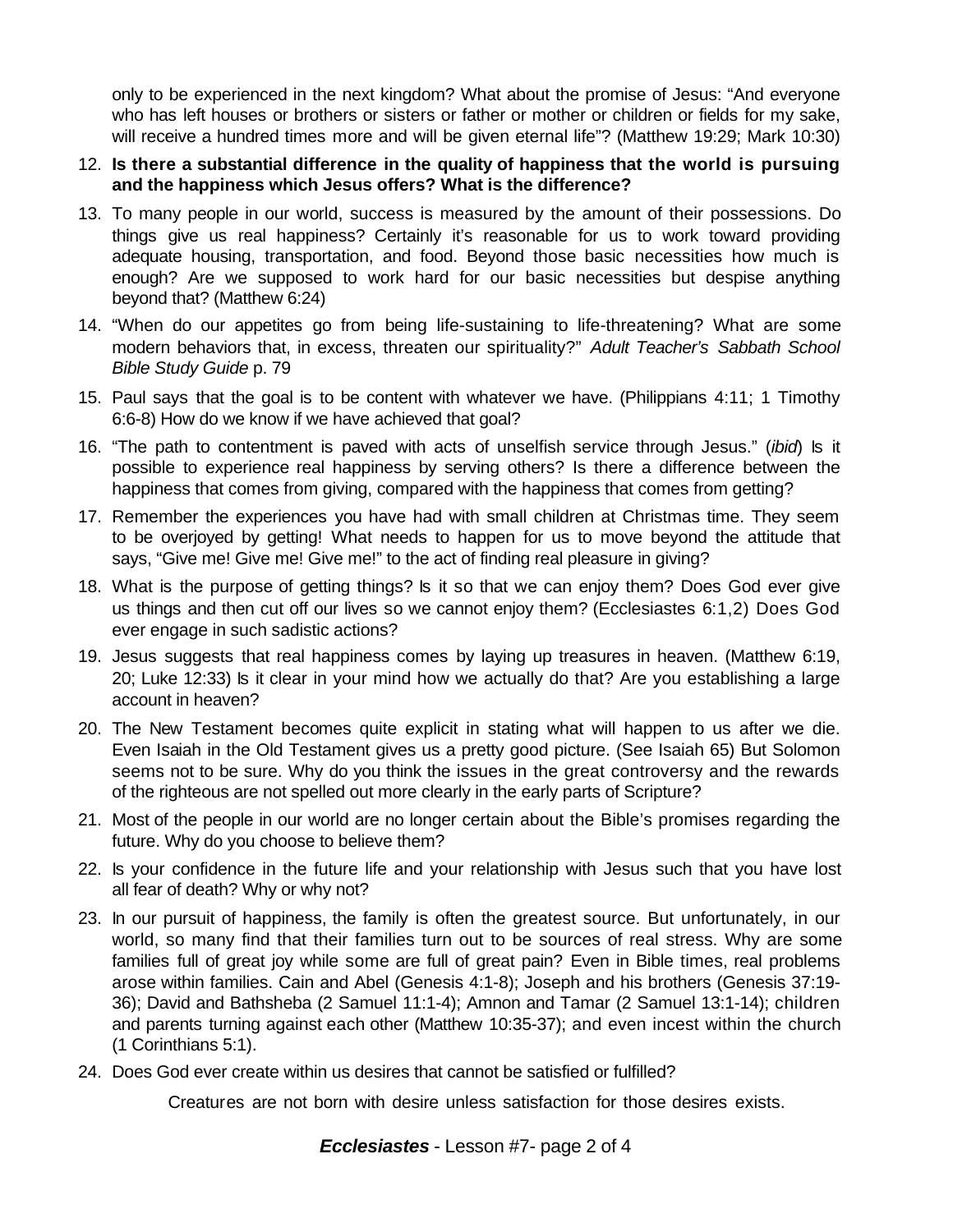A baby feels hunger: well, there is such a thing as food. A duckling wants to swim: well, there is such a thing as water. Men feel sexual desire: well, there is such a thing as sex. If I find in myself a desire which no experience in this world can satisfy, the most probable explanation is that I was made for another world. -- C. S. Lewis, *Mere Christianity* (New York: Simon and Schuster, 1996), page 121.

What do you think of his argument? People have often spoken about a God-shaped vacuum in our hearts. Is there within us a desire for God that cannot be filled by any other means?

- 25. We have already observed that there are many statements in Ecclesiastes that seem to be in contradiction to statements in other parts of the Bible, even in other parts of Solomon's writings. How are we supposed to handle these apparent contradictions?
	- a. Eccl. 1:13: I determined that I would examine and study all the things that are done in this world. God has laid a miserable fate upon us.

Matthew 11:30: For the yoke I will give you is easy, and the load I will put on you is light.

b. Eccl. 2:17: So life came to mean nothing to me, because everything in it had brought me nothing but trouble. It had all been useless; I had been chasing the wind.

John 4:34: "My food," Jesus said to them, "is to obey the will of the one who sent me and to finish the work he gave me to do."

c. Eccl. 2:22,23:  $2^{2}$ You work and worry your way through life, and what do you have to show for it? <sup>23</sup> As long as you live, everything you do brings nothing but worry and heartache. Even at night your mind can't rest. It is all useless.

John 17:4: I have shown your glory on earth; I have finished the work you gave me to do.

d. Eccl. 2:24: The best thing anyone can do is to eat and drink and enjoy what he has earned. And yet, I realized that even this comes from God.

John 6:27: "Do not work for food that goes bad; instead, work for the food that lasts for eternal life. This is the food which the Son of Man will give you, because God, the Father, has put his mark of approval on him."

e. Eccl. 3:17: I told myself, "God is going to judge the righteous and the evil alike, because every thing, every action, will happen at its own set time."

John 5:28,29: <sup>28</sup>Do not be surprised at this; the time is coming when all the dead will hear his voice <sup>29</sup>and come out of their graves: those who have done good will rise and live, and those who have done evil will rise and be condemned.

f. Eccl. 4:1: Then I looked again at all the injustice that goes on in this world. The oppressed were weeping, and no one would help them. No one would help them, because their oppressors had power on their side.

Isaiah 61:1,2 ; Luke 4:18: "The Spirit of the Lord is upon me, because he has chosen me to bring good news to the poor.

He has sent me to proclaim liberty to the captives and recovery of sight to the blind; to set free the oppressed.

g. Eccl. 5:2: Think before you speak, and don't make any rash promises to God. He is in heaven and you are on earth, so don't say any more than you have to.

Matt. 7:7: "Ask, and you will receive; seek, and you will find; knock, and the door will be opened to you."

h. Eccl. 5:19,20: <sup>19</sup>If God gives a man wealth and property and lets him enjoy them, he should be grateful and enjoy what he has worked for. It is a gift from God. <sup>20</sup>Since God has allowed him to be happy, he will not worry too much about how short life is.

Luke 6:20: Jesus looked at his disciples and said, "Happy are you poor; the Kingdom of God is yours!"